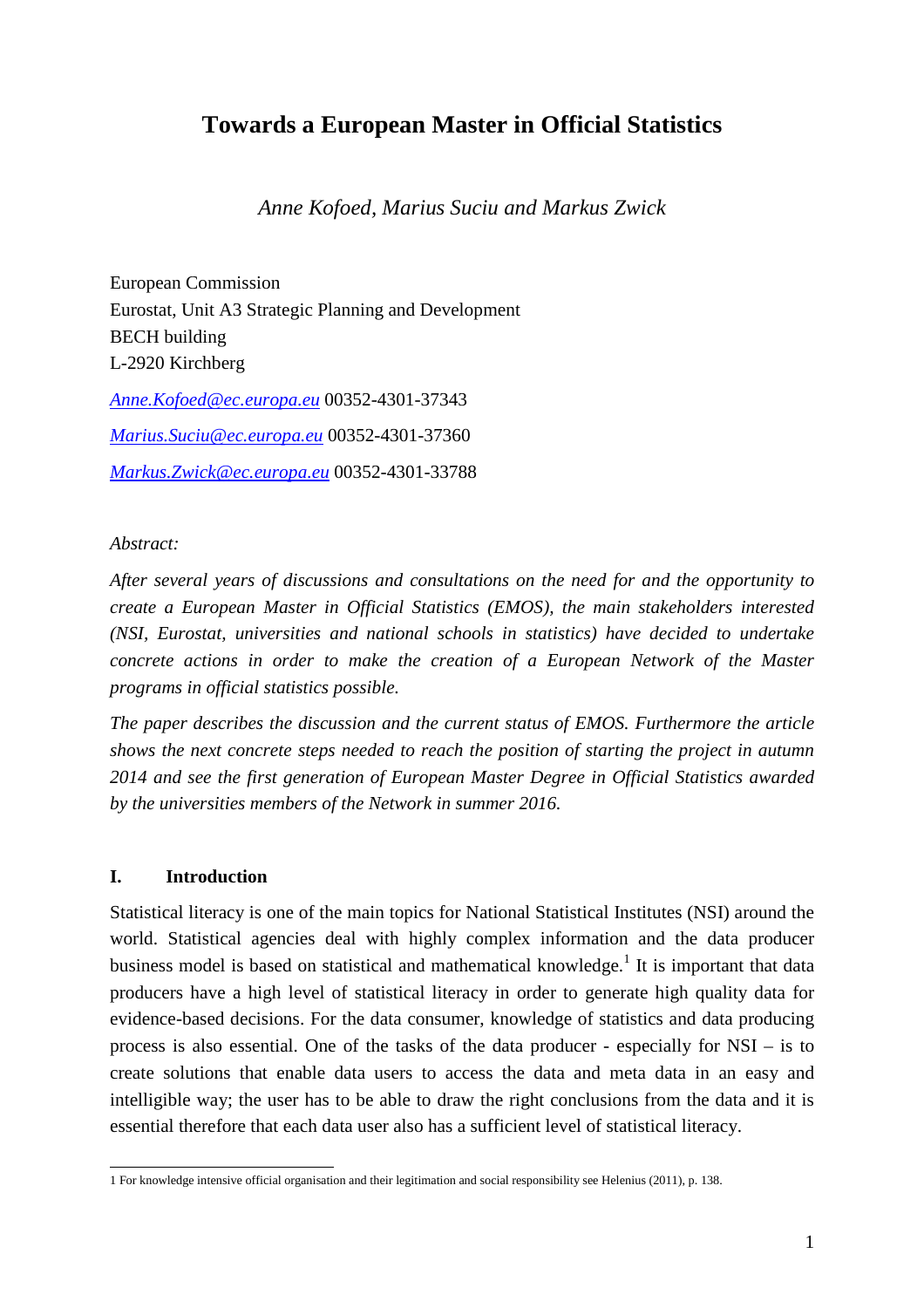Education and advanced training for staff members has played a prominent role within the statistical offices and, in the last decades, statistical training has become more and more relevant, reaching even beyond NSI offices. Statistical education starts consequently in schools. As positive examples, we can notice the Kid' zone from Statistic Canada<sup>2</sup> or the international project 'CensusAtSchool'<sup>3</sup>. Part of the learning content is much more than probability theory; one of the main aims is the understanding of the data producing process and the associated boundaries in interpreting these data.

At university level, statistics is an element in different fields of study. Social science, economy and medicine all have statistics inside their curriculum. Often it is a problem for a single statistical office to establish collaboration with a university. On the one hand, it is a matter of resources for the NSI and, on the other, the number of students who are interested in official statistics. Programs in English and French have the advantage that they can often recruit students from abroad; this is not possible for all European countries. For several years, various NSI and Universities have been discussing a European-wide solution to this situation.<sup>4</sup> An on-going and important point of this discussion is to find a workable link between advanced training and university degrees and Eurostat shows its intention to play an active part in a solution for (and working with) the European Statistical System (ESS) .

### **II. The statistical agency as educator**

Eurostat has a long tradition with internal training. For any employer, it is necessary to provide a system of vocational training and especially for a knowledge-intensive organization in a period with drastic changes in information technology. Eurostat also plays the role of coordinator in the field of training and development. For high quality European data, it is necessary that staff in all member states have an adequate level of statistical knowledge. To reach this goal, a coordinate training system is essential. The current European Statistical Training Program (ESTP) guarantees this task inside the ESS. This is only one part of statistical education.

In the last 20 years, most NSI have realized that their responsibilities are numerous and do not end up producing up-to-date data. The results of (official) statistics are often complex. "In addition to producing reliable, relevant, coherent, timely and understandable statistical information, we should pay special attention to user support, statistical awareness and statistical literacy"<sup>5</sup>.

This topic is of such relevance for statistical agencies that the International Association for Official Statistics (IAOS) has dedicated a full edition of its Journal, with various articles on

 2 http://www.statcan.gc.ca/edu/zone/edu02a\_0000-eng.htm.

<sup>3</sup> http://www.censusatschool.com/.

<sup>4</sup> For the discussion see http://www.cros-portal.eu/page/emos-initiative.

<sup>5</sup> Helenius, R, (2011) S. 95.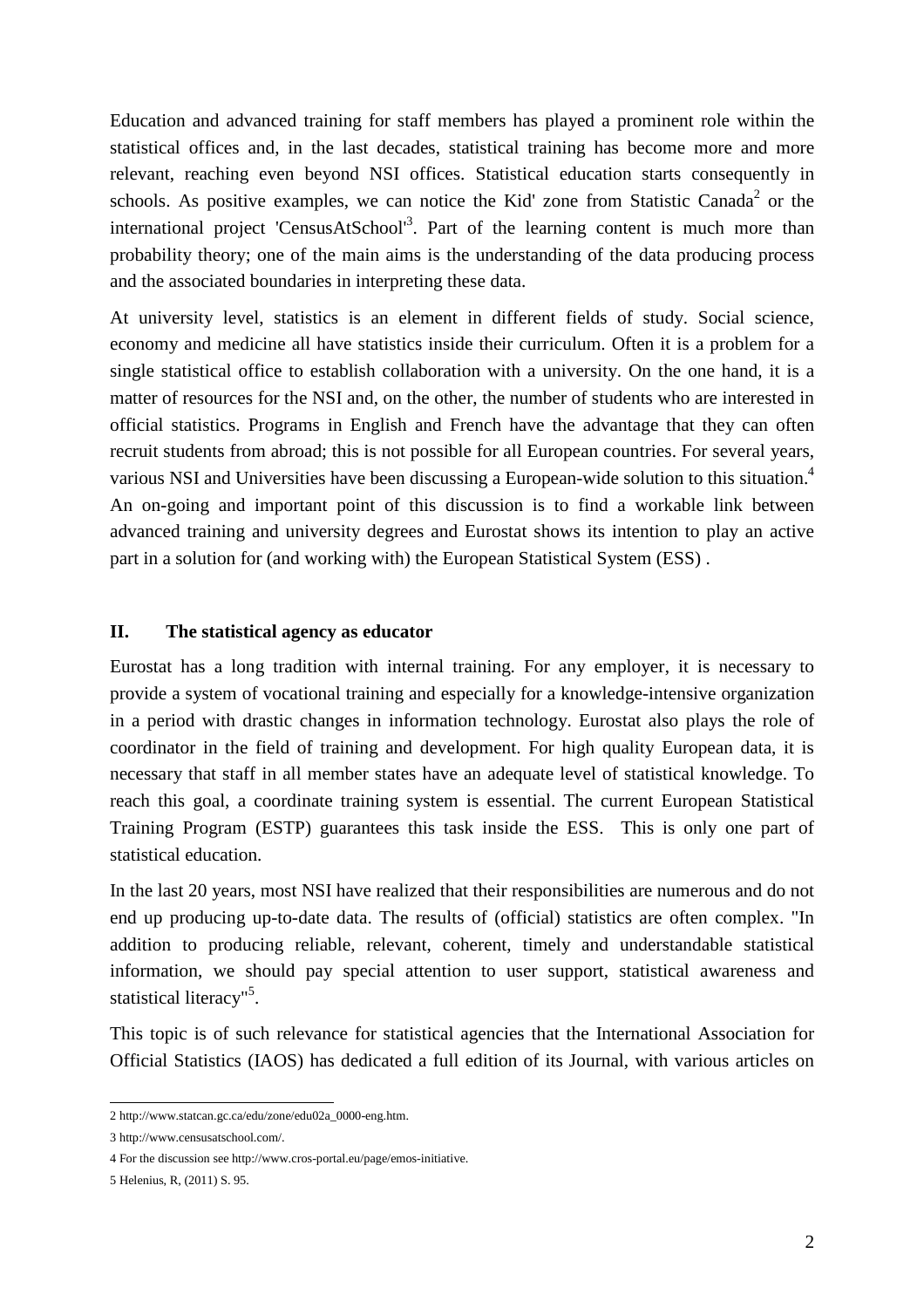statistical literacy to this subject.<sup>6</sup> Furthermore, the International Association for Statistical Education (IASE), a section of the International Statistical Institute (ISI), has established the International Statistical Literacy Project (ISLP), following the ISI World Numeracy Program from 1994, to contribute to statistical literacy across the world.

If statistical agencies create user support for a better understanding of the data producing process and the results of official statistics, it is helpful to segment the different user groups. Teachers require different information to their pupils; journalists need different information to researchers. Some NSI meet the various needs of their users with different information offers. For examples see the internet pages of Statistic Canada or Australian Bureau of Statistics.<sup>7</sup> Likewise, different European NSI offer specific information for different categories of statistic consumers.

Universities as a user group are different in their approach to other groups. First, universities supply statistical knowledge for various academic disciplines. In the context of statistical literacy, it is important for the NSI that this is more than probability theory. In the situation where statistics are offered as a minor study area (by way of example, to support a major in geography) it is also recommended that official statistics are also offered as part of this course.

One of the various effects of the Bologna process is the European Credit Transfer and Accumulation System  $(ECTS)$ .<sup>8</sup> The ECTS is the ticket for the NSI to be part in minor fields of study. But for this purpose, it is essential to have regular offers in official statistics within the universities.

If statistics is the major subject in studies of social science, economics or mathematical statistics, the NSI must take a substantial interest and be part of the curricula. These groups of students become the next generation of stakeholders or professionals in the field of statistics. But in most European countries, university programs offer trainings mainly on descriptive and inference statistics. In Master degrees, we can find additional multivariate statistics and in the field of economy the econometrics as applied statistics.

Essential elements of the data production process, respectively survey methodology are frequently not part of this field of studies. Data producers, like NSI, have a very clear interest for official statistics to be included in the qualification of the young researchers.

First of all, data producers are employers. As employers the NSI are looking for young postgraduates in sociology or economics with skills in data production and analyses. Furthermore NSI are in competition with other (private) organisations for the 'best brains'. If the NSI are active in the qualification of students then they will have direct access to these

 6 Statistical Journal of the IAOS 27 (2011); inside see among other Forbes, S. et al (Statistics New Zealand and University of Auckland) and Townsend, M. (Statistics Canada) for views from outside Europe.

<sup>7</sup> http://www.statcan.gc.ca and http://www.abs.gov.au/

<sup>8</sup> For information about the Bologna process and ECTS see http://ec.europa.eu/education/higher-education/bologna\_en.htm .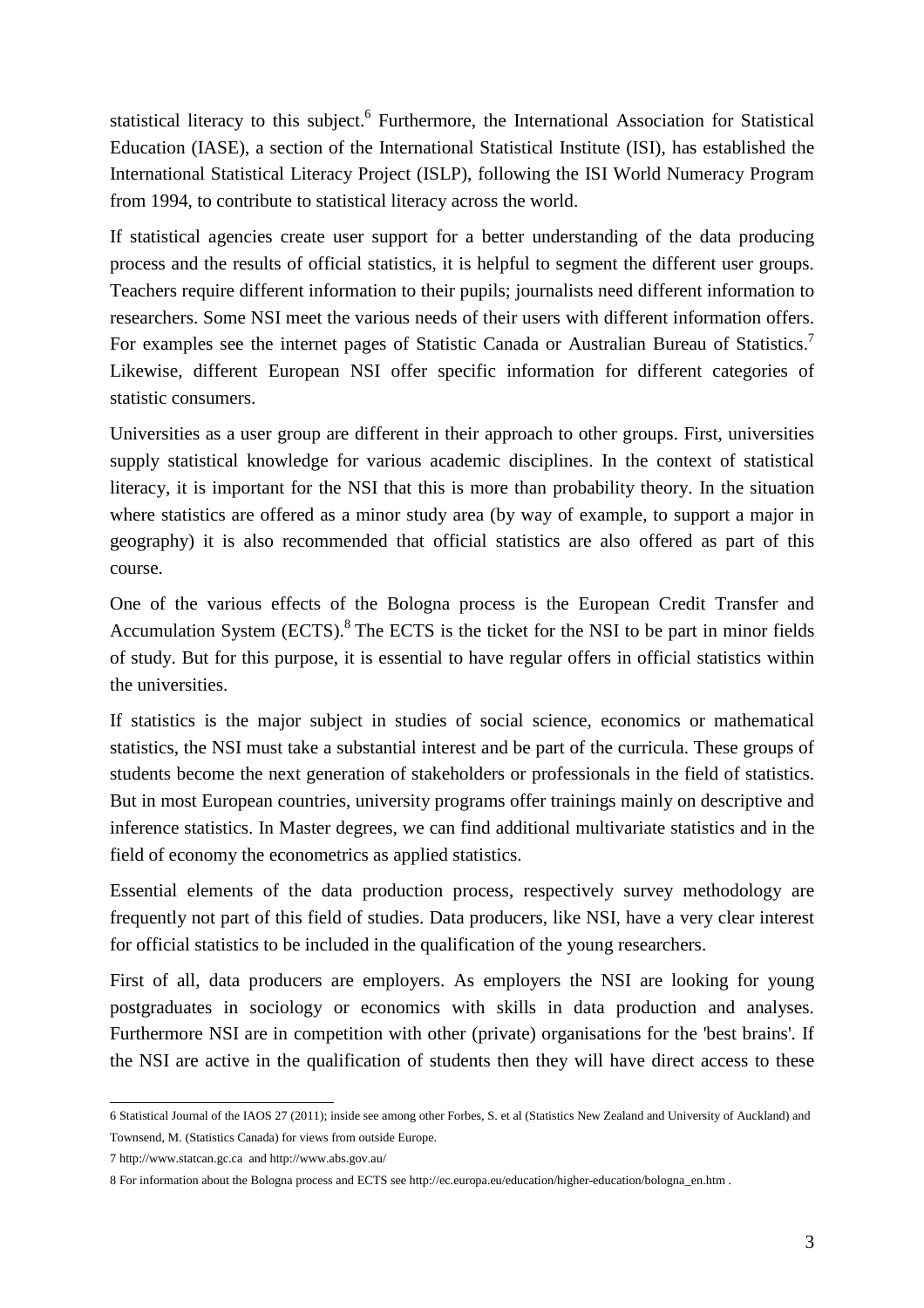human resources. This is the supply side. On the demand side, the NSI needs professionals in universities, research institutes and as policy advisers with sufficient skills to understand statistical outputs.

These are the reasons why statistical offices are more and more interested to be part of the university education system in statistics. The past has shown that often it is not enough to be a passive partner. If the NSI are interested for official aspects of statistics to become part of the university programs, they have to play an active role in the design of the courses and the degrees as well as Master or PhD programs. A positive example is the Master degree in official statistics in Southampton, collaboration between the University of Southampton and the Office for National Statistics in Great Britain.<sup>9</sup> Another positive example for an active part in statistical education by a statistical office is the 'École Nationale de la Statistique et de l'Administration Économique (ENSAE)' in France.<sup>10</sup>

### **III. The Steps towards a European Master in Official Statistics (EMOS)**

Inside the European Statistical System (ESS), the idea of a Master in Official Statistic was launched for the first time in 2008. The idea of creating a training capacity was explicitly mentioned in the "Communication from the Commission to the European Parliament and the Council on the production methods of EU statistics: a vision for the next decade"<sup>11</sup> which was adopted in August 2009.

After this first discussion, EMOS was topic in several meetings during 2009. In bilateral visits, the NSI of France, Germany and Poland discussed postgraduate degrees in official statistics. During the 2009 edition of  $NTTS<sup>12</sup>$  Conference in Brussels, the main stakeholders of the ESS expressed their interest for a project that contributes to the creation of a postgraduate degree in European Official Statistics by labelling existing programmes and by setting up a network of these programmes at European level.

### **III.1 The Workshop on European Masters in Official Statistics in Southampton**

The next step forward in the discussion on a European Masters in Official Statistics was a workshop hosted by the University of Southampton and sponsored by Eurostat in June 2010. Over two days, Universities and NSI from more than 20 European countries discussed the common structure for a Master.

 9 See http://www.southampton.ac.uk/demography/postgraduate/taught\_courses/msc\_official\_statistics.page.

<sup>10</sup> See http://www.ensae.fr

 $11$  COM (2009) 404 final.

<sup>12</sup> New Techniques and Technologies for Statistics.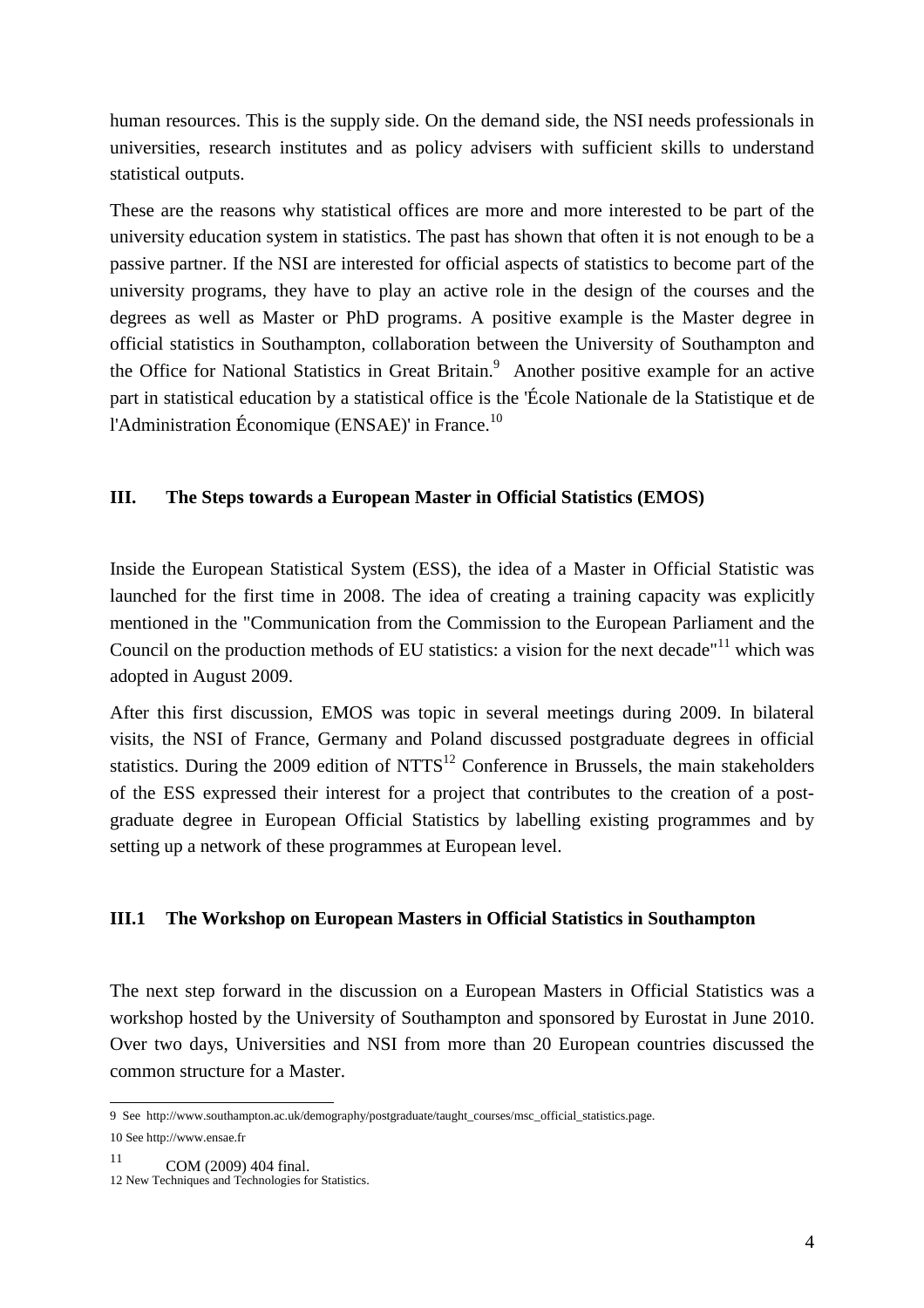The aims of the workshop were:  $13$ 

- To discuss interests of different stakeholders, define potential steps and an action plan for the creation of European degree programmes in official statistics.
- To build partnerships between European Academic Institutions and NSI in the implementation of the "knowledge triangle" linking research, education and innovation as key elements for a knowledge-based society.
- To ensure that European Academic Institutions have a pivotal role in interactions with NSI through knowledge transfer, dissemination and direct partnerships for research.

The discussions were thought-provoking and different points of view were put forward. The main questions presented were as follows:

- Should NSI be funding general statistics Master courses in an attempt to have universities deliver better-qualified graduates, a selection who would work in NSI?
- Should NSI work with universities to develop industry-specific masters programmes which meet the needs primarily of staff at NSI to further improve their technical skills in the form of continuous professional development?

It was a common view that first these two fundamental questions need to be addressed before the concept of a European Master in Official Statistics can progress. The view of many of the NSI present at the workshop was that they were primarily looking at support for a programme based around the continuous professional development for their staff. They could not afford to contribute funding to an academic programme which did not deliver specific return on their investment.

# **III.2 EMOS - a Vision Infrastructure Project**

The various stakeholders – both inside and outside the ESS - came up with concrete proposals to take the next steps towards EMOS. A voluntary group, made up of representatives from some NSI and universities was created at the end of 2010.

This group was chaired by ISTAT and had the task of streamlining existing positions within NSI and the academia, clarifying scope, existing practice and proposals for establishing a European Master in Official Statistics, based on the close cooperation of NSI and the academia. This group presented these results to the ESS in the end of 2011.

Thereafter, Eurostat organised a special meeting during the NTTS 2011 conference. This meeting underlined the clear interest of various NSI and universities to cooperate and work

 13 For full paper, slides and minutes of the conference see http://www.s3ri.soton.ac.uk/courses/european-masters/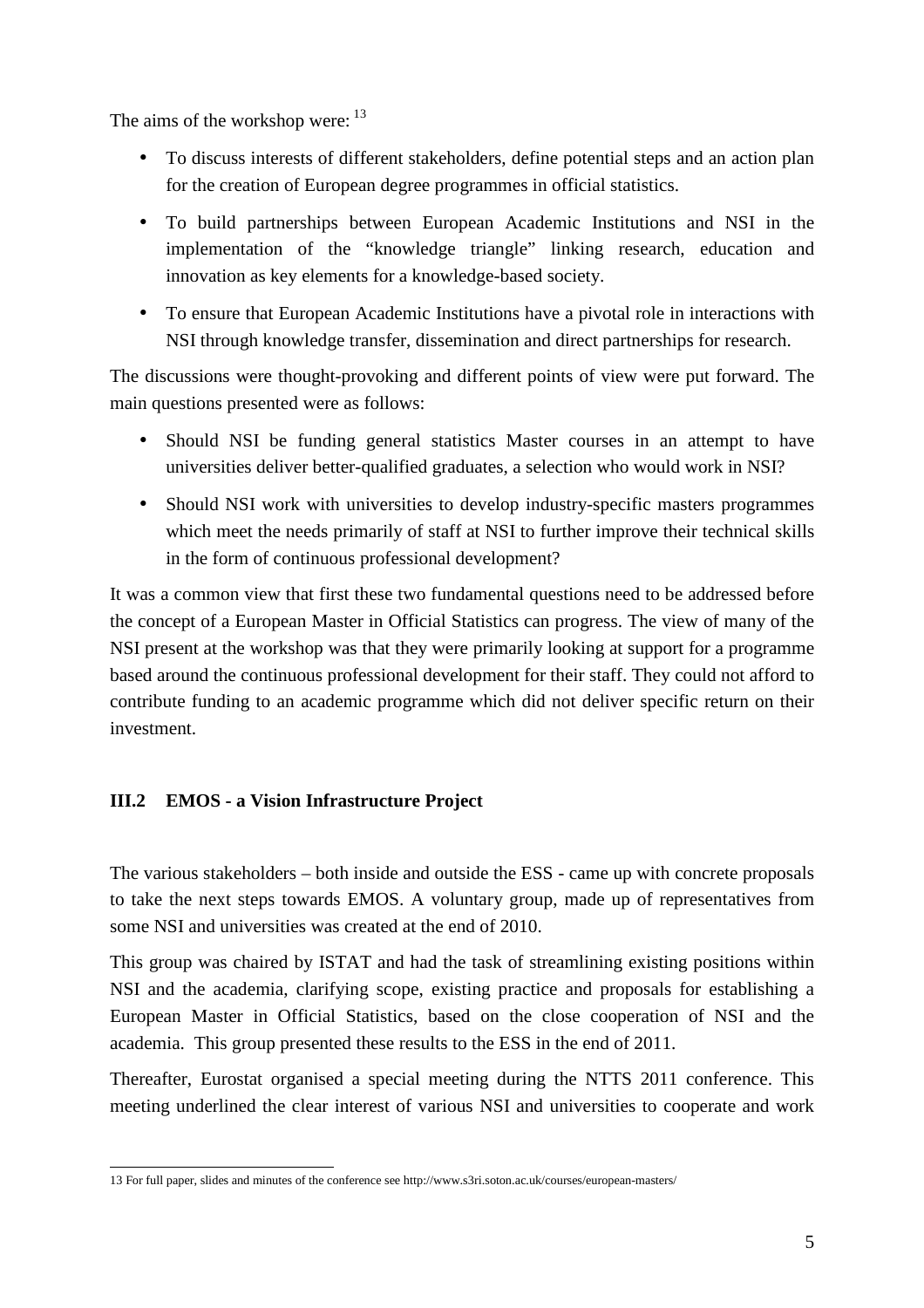together to develop a European Masters in Official Statistics.<sup>14</sup> Moreover, there was a clear interest on behalf of the NSI for Eurostat to play an active role and Eurostat confirmed its view related to EMOS:

*"The main goal of this project is to establish a quality label for university 'European Official Statistics' programmes that meet agreed standards in education. University programmes that are benchmarked to these standards become members of the 'European Official Statistics' network."<sup>15</sup>*

The possible objectives were set out:

- Establish a network of EMOS course providers;
- Diffuse European culture and knowledge in official statistics;
- Create a repository of young statisticians having a sound knowledge in statistics but also in other fields related to official statistics (e.g. IT, social sciences, economics);
- Improve cooperation between universities and NSI; allowing the provision of scientifically sound solution to problems related to official statistics;
- Create a platform for NSI staff members training in Universities and students in NSI.

A series of preparatory activities related to the EMOS project were carried out within Eurostat; the two main ones were as follows:

- Technical specifications prepared for a study in 2012. The aim of this study is to provide an in-depth and comparative analysis concerning the postgraduate degree programmes in statistics in the ESS member states, in order to identify existing or potential programmes in official statistics, to assess the interest among potential providers (organisations) to join and participate in the EMOS Network; to evaluate the implication regarding the labelling mechanism to be put in place.
- Procedures to recruit a Seconded National Expert launched on August 2011 in order to consolidate the Eurostat project team.

# **III.3 The working paper "Prospects for a European Master in Official Statistics"**

In autumn 2011, the voluntary group, chaired by ISTAT, presented a draft paper entitled *'Towards the establishment of a Master in European Statistics'*. NSI and universities of twelve European countries worked on this.

 14 For the minutes of the meeting see http://www.cros-portal.eu/page/emos-initiative.

<sup>15</sup> Ex-Ante Evaluation Document for VIP projects, May 2011.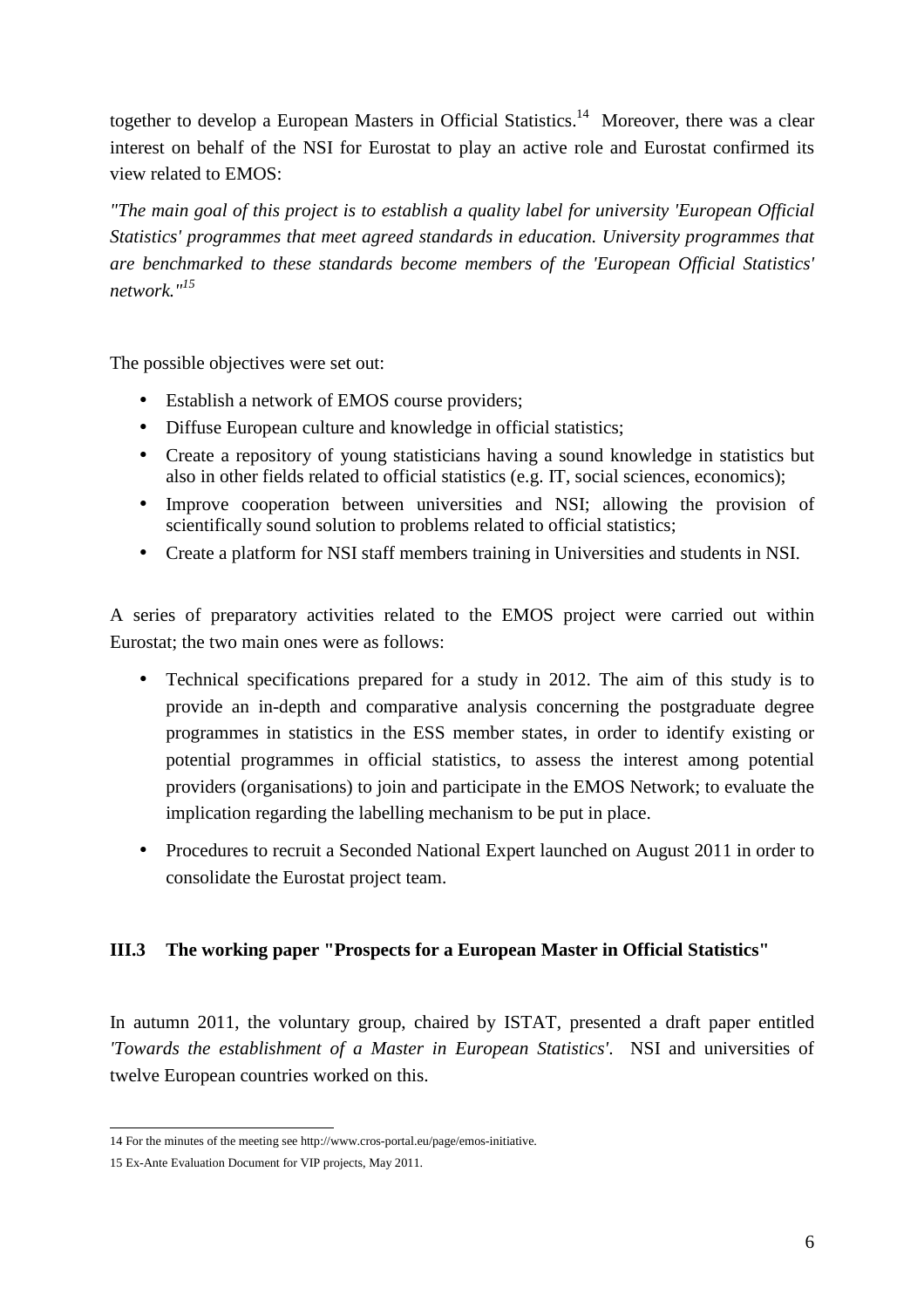The initial document presented a set of ideas and a few key questions in order to stimulate the exchange of views among the stakeholders interested.

The issues raised in this document were linked to the name of the programme, the involvement of other international organisations at this stage of the project; the scope, the objectives and the results; the target groups; the possibility to promote in parallel two categories of master (professional and academic), training staff and students profile, competencies profile; European accreditation (within ECTS).

# **IV. EMOS – the current status**

In spring 2012, Eurostat launched the Call for Tender for the feasibility study 'Towards a European Master in Official Statistics'. The purpose of this study is to contribute to the creation of a European Master in Official Statistics and to create a network of programmes dealing with Masters in Official Statistics at European level.

The study will provide the main stakeholders, interested in the EMOS project (National Statistic Institutes, universities, Eurostat), with the information needed to take appropriate decisions with regard to establishing a European Master in Official Statistics, setting up a European Network of providers for such programmes and labelling these programmes at European level.

The main objectives of the study are the following:

- To provide an inventory of the Master programmes in statistics and their providers in the countries selected for analysis;
- To analyse the existing and potential Master programmes in official statistics, and identify whether they are suitable for joining a future European network of Masters in official statistics;
- To assess the interest of the providers and their capacity to join the EMOS Network (including their vision for the future network) and the administrative and technical barriers; on the basis of a questionnaire;
- To assess the interest of the NSI to participate in and to support the development of a European network of the Master programmes in Official Statistics;
- To analyse the advantages/disadvantages, the cost-benefits and technicalities of having labelling mechanisms and the role and implication of this on the NSI and Eurostat;
- To list and analyse potential funding facilities to get sufficient recourses for EMOS in the middle and long run;
- To propose a road map for the EMOS project.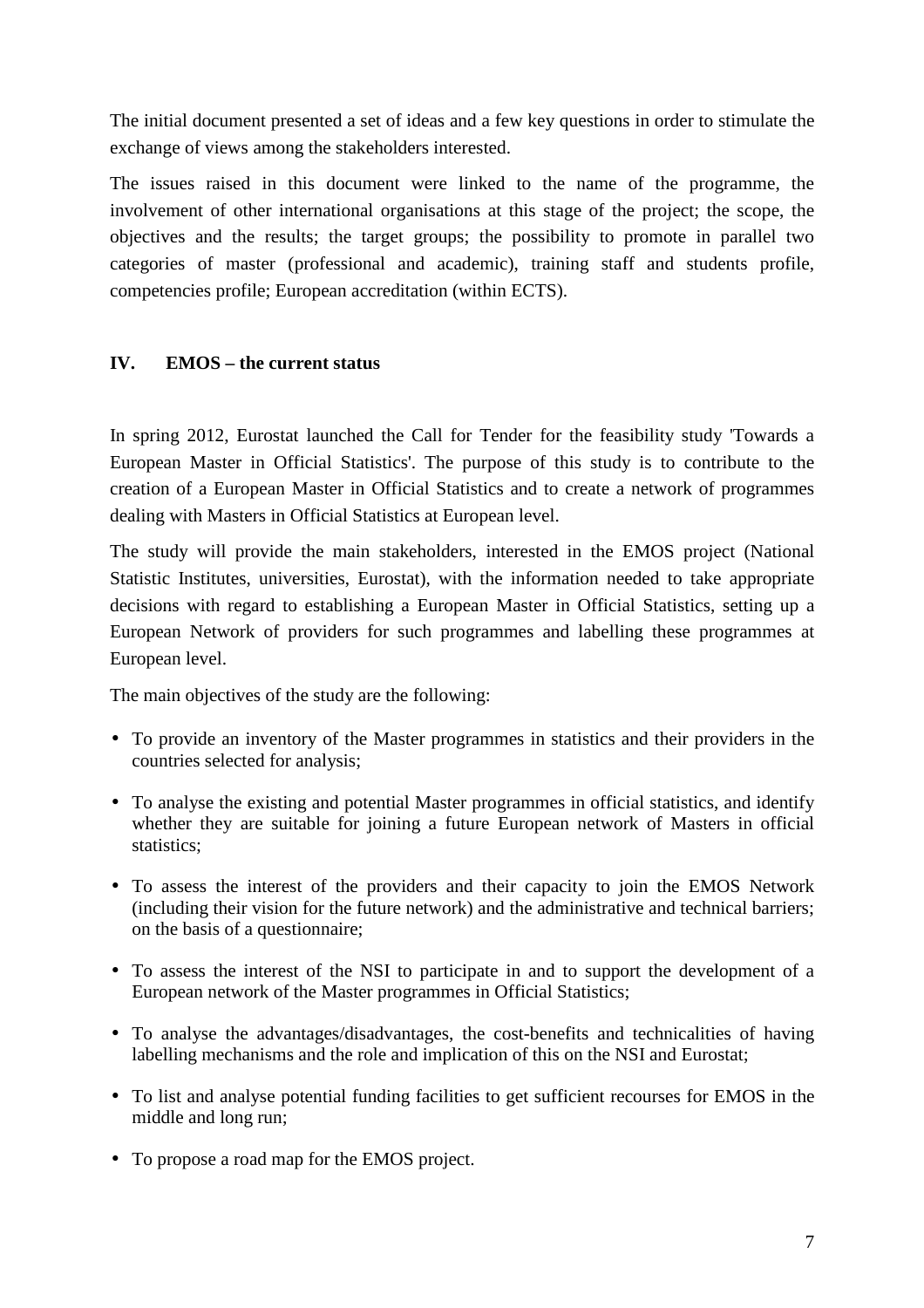The feasibility study will start in autumn 2012 and will draw to a close twelve months later with a final technical report. Assuming that the universities and relevant stakeholders remain interested and the systems of education across Europe are not too different, it is expected that the first courses of EMOS will start in the winter semester of 2014.

In order to achieve this objective, it is necessary that the curriculum and the labelling rules are developed in 2013. The process of coordination between all participating groups and the administrative implementation in different countries, with different systems of education, will be time consuming.

In the long run, permanent bodies will be required to support EMOS. The European Master's in Translation (EMT) could be used as a workable example.<sup>1617</sup>: a permanent group of stakeholders accompanied EMT as Member Board and this group elected an EMT Board for regular support. The Board is responsible for the curriculum, labelling and the rules to participate in the Member Board. On the European Union side, the Commission's Directorate-General for Translation (DGT) is responsible. DGT provides EMT with a permanent office for the administrative tasks.

### **V. Conclusions**

Knowledge is the main resource for future innovation, productivity and growth; the wealth of European countries is based more and more on a high level of education and information, both of which are essential elements in the main field of official statistics.

On the one hand, the process of producing reliable statistics as a base for decision-making is the core business of the NSI. On the other hand, the NSI have understood that in order to generate knowledge, it is also necessary that data users have an adequate level of statistical education. This topic is discussed under the label 'statistical literacy'.

EMOS is a joint project of different stakeholders (NSI, Eurostat, universities and national schools in statistics) with the aim of reaching a higher level of knowledge in various ways:

- Firstly, statistical producers could benefit from young and well-qualified researchers in official statistics.
- Secondly, other organisations with a link to statistics (ministries, central banks, research institutes, consulters etc.) could acquire better qualified staff in statistics on the labour market.

 16 http://ec.europa.eu/dgs/translation/programmes/emt/index\_en.htm

<sup>17</sup> Beside EMT exists different European Master inside the Erasmus Mundus Master Courses as possible examples for EMOS, for more information see: http://eacea.ec.europa.eu/erasmus\_mundus/results\_compendia/selected\_projects\_action\_1\_master\_courses\_en.php/